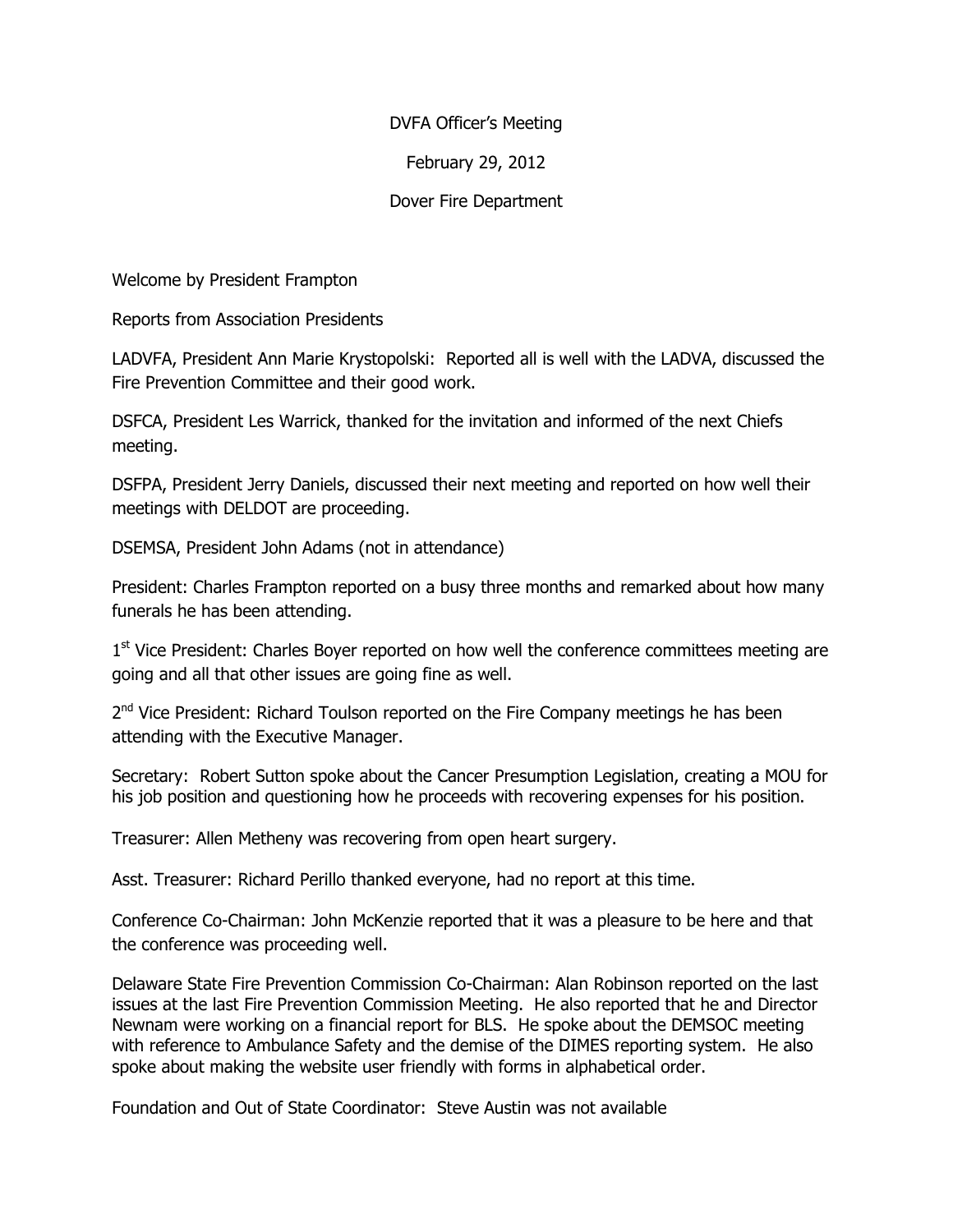Executive Manager: Warren Jones

- 1. Discussed having a round table seminar at DVFA Conference. The seminar would consist of the DVFA personnel who do come in contact or could come in contact with the companies on a daily or special basis. Initial round table participants would be President, Secretary, Treasurer, Executive Manager, Office Manager, DVFA Attorney and DVFA Public Relations specialist.
- 2. Discussed the DVFA Newsletter and how is it being delivered through Constant Contact.
- 3. Talked about Background Checks by Intellicorp.
- 4. Handed out copies of the 2012 SAFER Grant narrative.
- 5. Requested we apply for an extension to the 2009 SAFER Grant. Motion by Director Steve White, Second by Director Les McCourt to apply for the extension. Motion passed unanimously
- 6. Discussed the Conference Luncheon:
- 7. Discussed the condition of Treasurer Allen Metheny and reported he will be making the Pension transfer on March  $1<sup>st</sup>$  for Allen
- 8. Legislative Issues: Discussed the yellow Dot Legislation, the Fire School's Capitol Budget Request and the possible Firefighter job protection legislation.
- 9. Company Meetings: Discussed the company meetings and those scheduled for this coming month.
- 10. CFSI: Discussed how the officers want to proceed with this year's hospitality room at the CFSI.
- 11. Discussed the monthly calendar
- 12. Discussed the recent quote by him in the Newspaper

Directors:

Kevin Wilson, not in attendance

Joe Zeroles, no report at this time.